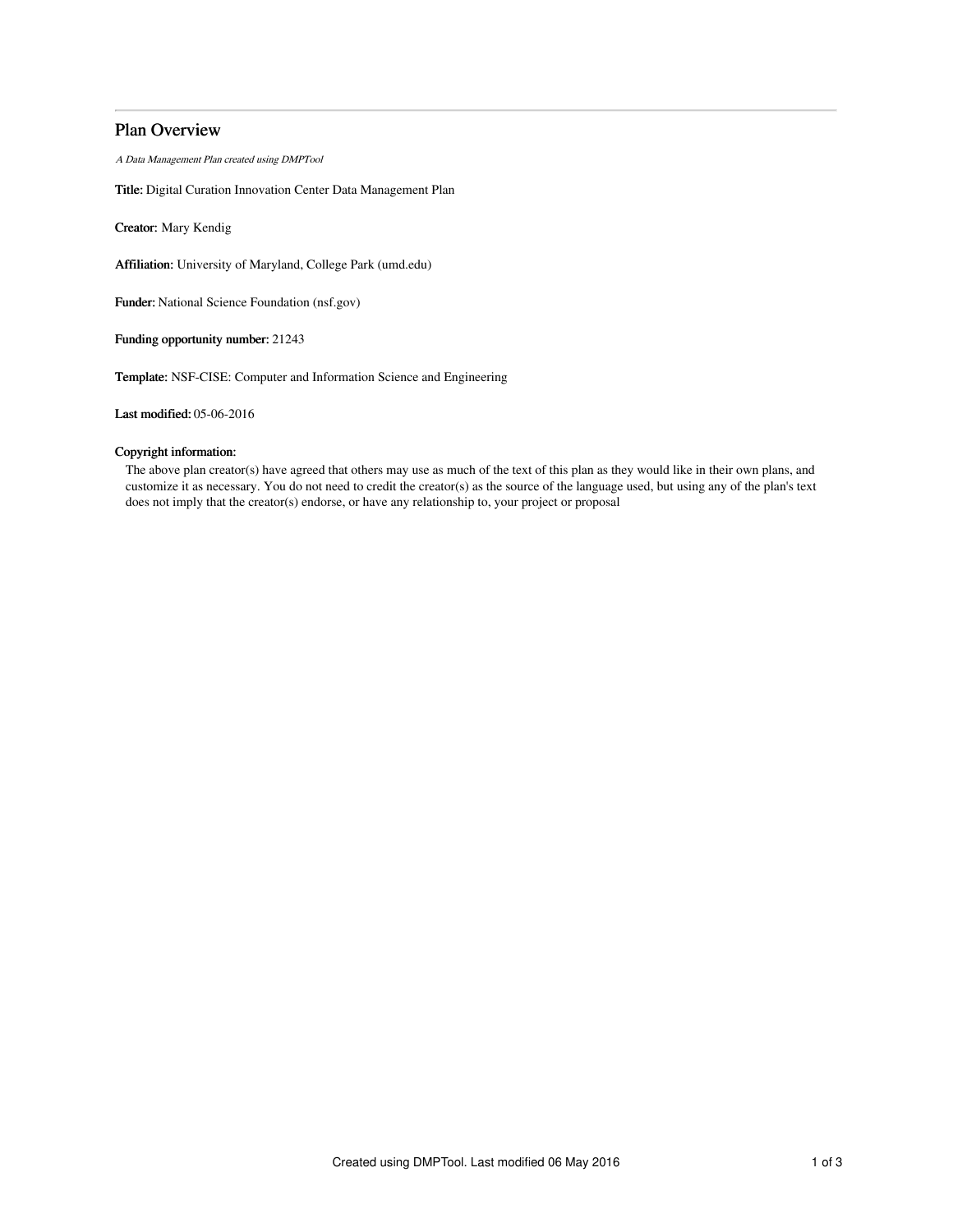### Roles and responsibilities

The Data Management Plan should clearly articulate how the PI and co-PIs plan to manage and disseminate data generated by the project. The plan should outline the rights and obligations of all parties as to their roles and responsibilities in the management and retention of research data, and consider changes that would occur should a PI or co-PI leave the institution or project. Any costs should be explained in the Budget Justification pages.

Data management responsibilities are under the jurisdiction of the two graduate assistants employed by the Digital Curation Innovation Center (DCIC). The two graduate assistants will check the adherence to the data management plan on a monthly basis. For Fall 2016 and Spring 2017, the data management plan will be monitored and implemented by Myeong Lee and Mary Kendig.

In addition to monitoring and implementation, the graduate students will facilitate the short and long term preservation of digital assets. Short term preservation consists of coordinating with project members and faculty to confirm data uploads into UMD Box. The graduate assistants will monitor the organization and activity within UMD Box. Graduate assistants are expected to dedicate at least an hour per week to ensure that data is uploaded and organized into UMD Box. For long term preservation, the graduate students will facilitate the ingestion of data from UMD Box into the DCIC's long term archival storage repository Indigo at the end of every semester. This will involve coordination with the Center Directors and the Research Software Architect. At the creation of this data management plan, the Center Directors are Dr. Richard Marciano, Dr. Michael Kurtz, Dr. Kenneth Heger, and Dr. Ricky Punzalan. The Research Software Architect is Greg Jensen.

To ensure transferability of responsibility, the graduate assistants will be required to train the next set of graduate assistants. Prior to this training, the graduate assistants and Center Directors must meet to discuss the viability the data management plan. If the plan continues to support the center's activity, then the graduate assistants can train the students. If not, the plan must be updated and then training can occur. Decisions about data will fall under the DCIC's current Center Directors, regardless of original personnel's availability.

#### Types of data

The Data Management Plan should describe the types of data, samples, physical collections, software, curriculum materials, or other materials to be produced in the course of the project. It should then describe the expected types of data to be retained and shared, and the plans for doing so. The DMP should cover how data are to be managed and maintained during the project.

Data for the DCIC varies by projects. Common data types include archival images, spreadsheets, software code files, reports, and website links to final products. Captured data includes JPEG or PDF images of the archival documents. Research planning documents, spreadsheets, software code, reports, and websites links will be generated from project member creation.

To supplement captured data, existing data may be collected. Due to potential unstructured and uncurated data, the DCIC will be implementing the extensible data transformation service Brown Dog. This service will not only be utilized to access current legacy data or unreadable data formats, but to ensure future access to the data types presently recognized. To assure quality control, original data copies will be maintained in a UMD Box cloud folder accessible only to Center Directors and graduate assistants. A duplicate folder will be available for project member, faculty, and student use.

#### Policies for access and sharing and appropriate protection and privacy

The Data Management Plan should describe the period of time the data will be retained and shared; factors that limit the ability to manage and share data, e.g., legal and ethical restrictions on access to human subjects data; and provisions for appropriate protection of privacy, confidentiality, security, and intellectual property.

As an information institution, the DCIC is expected to grant public access to all collected data. The data will be accessible through three different public data repositories and one information medium. Data will be made available publically through GitHub and Figshare. This data will be organized by project. In addition to public access, the data will be made accessible to university students and faculty through the Digital Repository for University of Maryland Research (DRUM). Finally, every project is required to maintain a project blog/website. At the end of the semester, a compressed folder will be embedded into the project website for user download.

Before sharing the data, the DCIC must consult with the Maryland Intellectual Property Legal Resource Center to understand the legal, ethical, and policy issues associated with DCIC technology and intellectual property. In addition to consulting with the Maryland Intellectual Property Legal Resource Center, the graduate students will be required to skim through the data to remove PII or potentially damaging information (emails, addresses).

#### Data storage and preservation of access

The Data Management Plan should describe the mechanisms and formats for storing data and making them accessible to others, which may include third party facilities and repositories; and other types of information that would be maintained and shared regarding data, e.g. the means by which it was generated, detailed analytical and procedural information required to reproduce experimental results, and other metadata.

Short term strategy for storing the data is the University of Maryland's free cloud base service UMD Box. As project members capture and generate data, they will upload their data onto the project's cloud folder.

Long term data storage will be facilitated through the DCIC's own data repository software called Indigo. Indigo is a record manager platform based on Apache Cassandra and software developed by Archive Analytic Solutions. Partnering with NetApp Data Management/Cloud Storage Solutions, the DCIC has built a Cyberinfrastructure Center with 4 Dell Servers and 3 NetApp E-Series storage arrays for a total of 720 terabytes of raw storage. The Indigo/Cassandra software works in conjunction with this facility and is designed for long-term archival storage and preservation. As noted in roles and responsibilities, data will be ingested into Indigo at the conclusion of the semester. The data selected for long term preservation includes the original archival images, the extracted data from images, software code, planning documents, archival metadata, and final reports.

### Additional possible data management requirements

Note that individual solicitations may have additional data management plan requirements. If guidance specific to the program is not available, then the requirements established in the Grant Proposal Guide apply.